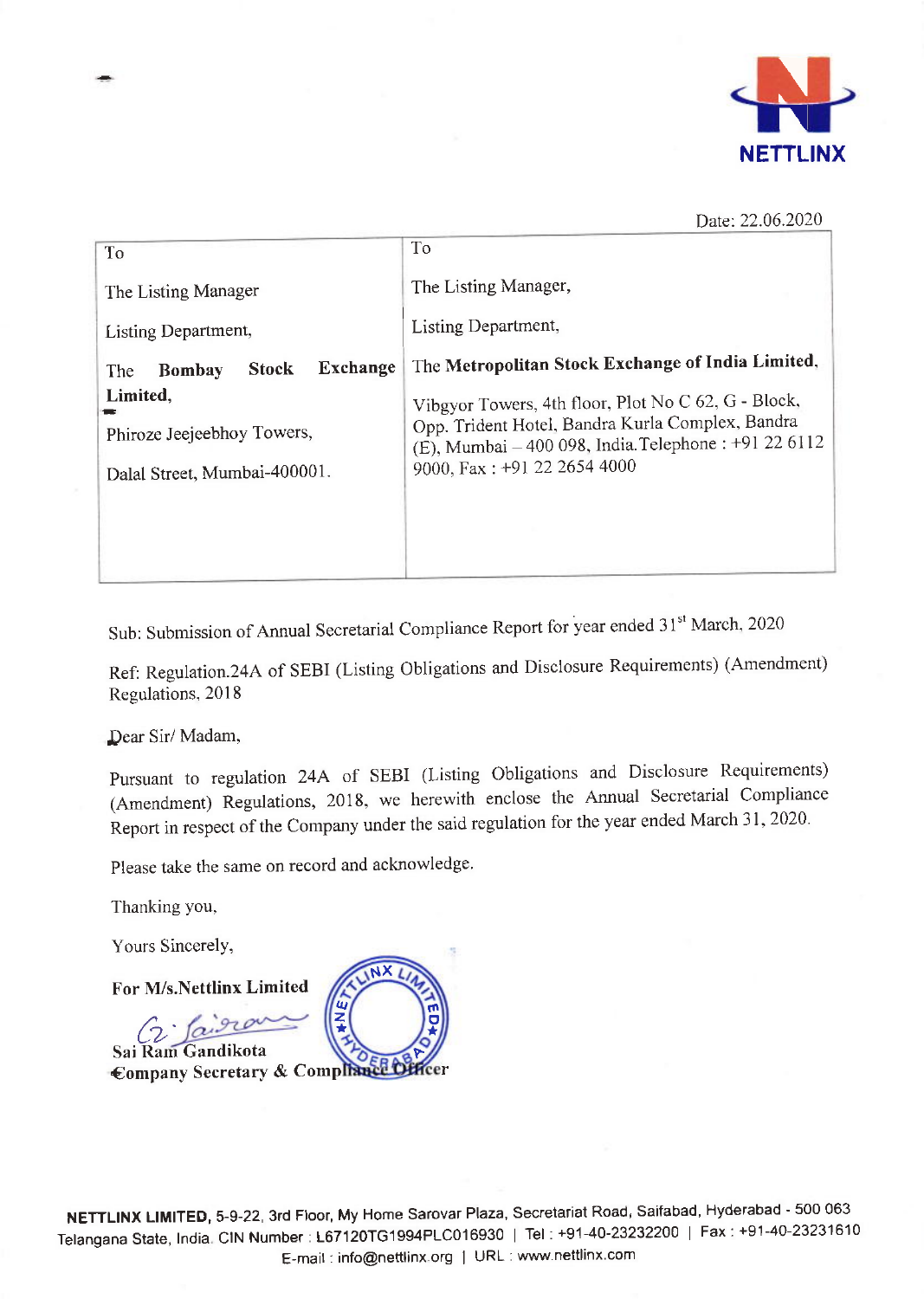

# 8-3-945, 3rd Floor F. No. 305 A & B. Pancom Business Centre Ameerpet, Hyderabad - 500 073. Tel : 040 - 23743021, 40078155 E-mail : chveeru@gmail.com

Secretarial Compliance Report of M/s. Nettlinx Limited For the year ended 31.03.2020

To

The Board of Directors, Nettlinx Limited, 5-9-22, My Home Sarovar Plaza, Secretariat Road, Saifabad, Hyderabad, Telangana-500063. lndia.

Wehave examined:

(a) all the documents and records made available to us and explanation provided by M/s. NETTLINX LIMITED, "the Iisted entity",

(b) the filings/ submissions made by the listed entity to the stock exchanges,

(c) website of the listed entity.

(d) any other document/ filing. as may be relevant, which has been relied upon to make this certification,

for the year ended 31.03.2020 ("Review Period") in respect of compliance with the provisions of:

(a) the Securities and Exchange Board of India Act, 1992 ("SEBI Act") and the Regulations, circulars, guidelines issued thereunder; and

(b) the Securities Contracts (Regulation) Act, 1956 ("SCRA"), rules made thereunder and the Regulations, circulars, guidelines issued thereunder by the Securities and Exchange Board of India ("SEBI");

The specific Regulations, whose provisions and the circulars/ guidelines issued thereunder, have been examined, include:-

(a) Securities and Exchange Board of India (Listing Obligations and Disclosure Requirements) Regulations, 2015;

(b) Securities and Exchange Board of India (Issue of Capital and Disclosure Requirements) Regulations, 2018;

(c) Securities and Exchange Board of India (Substantial Acquisition of Shares and Takeovers) Regulations, 2011;

(d) Securities and Exchange Board of India (Buyback of Securities) Regulations, 2018; - (Not applicable to the Company during the review period)



UDIN: F006121B000359430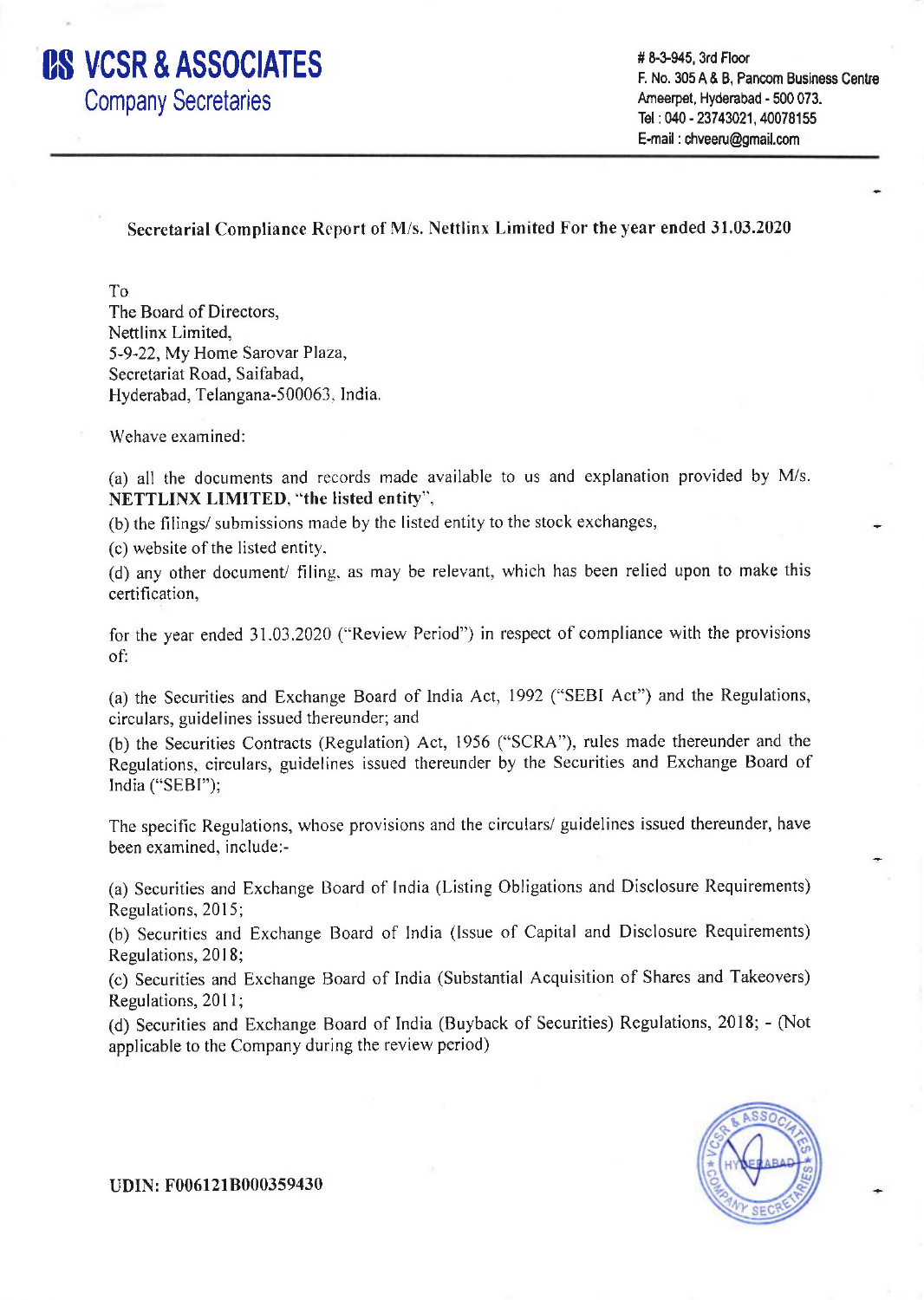(e) Securities and Exchange Board of lndia (Share Based Employee Benefits) Regulations, 2014; - (Not applicable to the Company during the review period)

(f) Securities and Exchange Board of India (lssue and Listing of Debt Securities) Regulations, 2008; - (Not applicable to the Company during the review period)

(g) Securities and Exchange Board of India(lssue and Listing of Non-Convertible and Redeemable Preference Shares) Regulations, 2013; - (Not applicable to the Company during the review period)

(h) Securities and Exchange Board of India (Prohibition of Insider Trading) Regulations, 20'15;

(i) SEBI (lssue and Listing of'Non-Convenible Redeemable Preference Shares) Regulations, 2013- (Not applicable to the Company during the review period)

(i) SEBI (Delisting of Equity Shares) (Amendment) Regulations, 2016- (Not applicable to the Company during the review period)

(k) SEBI (lnvestor Protection and Education Fund) Regulations, 2009- (Not applicable to the Company during the review period)

(l) SEBI (Depositories Participants) Regulations, 2018

and circulars/ guidelines issued thereunder;

and based on the above examination and considering the relaxations granted by the Ministry of Corporate Affairs and Securities and Exchange Board of India warranted due to the spread of the COVID-19 pandemic. We hereby report that, during the Review Period:

(a) The listed entity has complied with the provisions of the above Regulations and circulars/ guidelines issued thereunder, except in respect of nratters specified below:-

|             | <b>Requirement</b> Deviations<br>S.No   Compliance<br>(Regulations/ circulars / guidelines<br>including specific clause) |  | Observations/<br>Remarks of<br>the<br>Practicing<br>Company<br>Secretary |  |  |  |
|-------------|--------------------------------------------------------------------------------------------------------------------------|--|--------------------------------------------------------------------------|--|--|--|
| <b>None</b> |                                                                                                                          |  |                                                                          |  |  |  |

(b) The Iisted entity has maintained proper records under the provisions of the above Regulations and circulars/ guidelines issued thereunder insofar as it appears from my/our examination of those records.